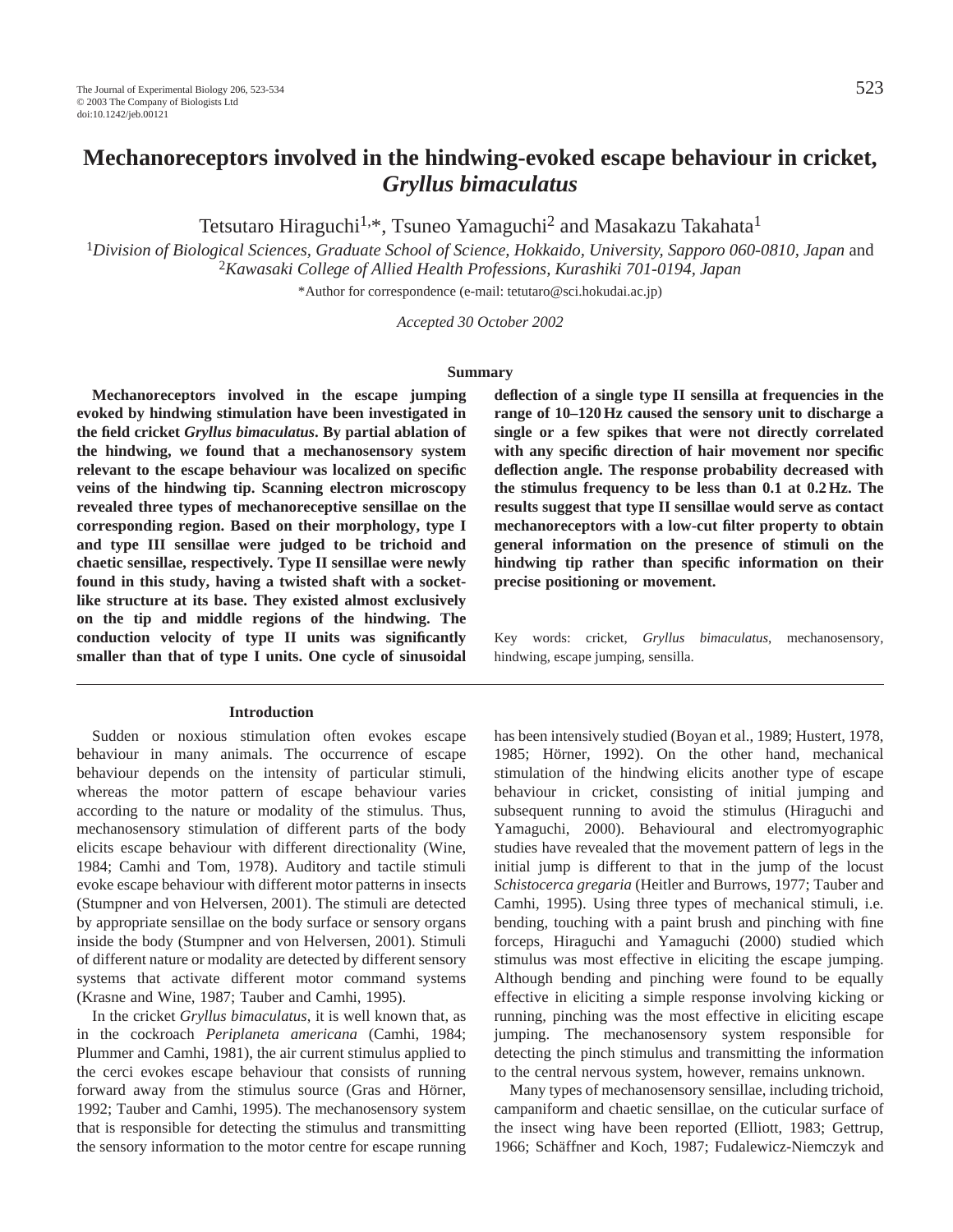Rosciszewska, 1972). It remains to be clarified which types of mechanosensory sensillae are present on the distal surface of hindwing.

In the present study, we investigated, by partial ablation of the vein system, which part of the hindwing was responsible for detecting the touch and pinch stimuli to elicit the escape behaviour. We used a scanning electron microscope to quantitatively examine how and what types of mechanosensory sensillae were distributed over the wing surface. By directly stimulating each of the sensillae, we studied the physiological characteristics of afferent activities. The results showed that a specific type of mechanoreceptive sensillae, having characteristic structure and responsiveness, was abundantly present on the tip region of the hindwing that was responsible for detecting the stimulus resulting in escape jumping and running.

# **Materials and methods**

# *Experimental animals*

We used adult field crickets (*Gryllus bimaculatus* de Geer) that were  $1-7$  days after the imaginal moult. Electrophysiological studies were carried out with crickets that were within 24 hour after the imaginal moult. Animals were taken from a breeding colony in our laboratory held at 26–28°C under a 12 h:12 h light:dark cycle. Both sexes were used in this study. There were no noticeable differences between sexes in the results. Animals were anaesthetized with  $CO<sub>2</sub>$  before we made preparations. Thirty-three animals were used for morphological study and 56 animals were used for physiological study.

# *Morphology of the hindwing*

The structural characteristics of the hindwing were examined under a dissecting microscope (SZH-131, Olympus, Tokyo, Japan). Fine details were compared with photographs of the hindwing taken with a microscopic camera (PM-20, Olympus). For scanning electron microscopy, the hindwing was isolated from the rest of the body. The specimen was then fixed in 100% ethanol, critical point freeze-dried in a vacuum evaporator, mounted on a peg and coated with gold–palladium. A scanning electron microscope (JSM-T300, JEOL, Tokyo, Japan) was used to compare the results of freeze-dried and naturally dried specimens. Veins and other parts of the hindwing were named according to Fudalewicz-Niemczyk and Rosciszewska (1972) and Brodsky (1994). In this study, the veins were numbered successively from the most anterior vein (Fig. 1C).

# *Behavioural experiment*

In order to find out which part of the hindwing was responsible for receiving the effective stimulus for eliciting escape behaviour, selective ablation experiments were conducted. Experimental groups included animals with their forewings removed, those with the vannus of hindwing removed, those with the vannus and veins (#4, #5, #6 and #9) removed, and those with the veins (#2, #3, #7, #8 and #10) removed by cutting with scissors. The proximal half of the hindwing was left intact. The pinching stimulus was applied to the tip of the hindwing as described elsewhere (Hiraguchi and Yamaguchi, 2000). Each animal was stimulated five times. The rate of occurrence was obtained for each animal by dividing the number of responses by the number of stimulations.

# *Electrophysiological recording from the wing nerve*

The hindwing was isolated from the rest of the body. The cut-end was protected against desiccation with petroleum jelly. For recording the type II unit activity, the cuticle on the dorsal side was removed at the branching point of veins #7 and #8 (Fig. 1C) to expose a branch of the wing nerve. A pair of hook electrodes was placed on the branch in the vein #7 or #8 and covered with petroleum jelly under a dissecting microscope. The electrodes were connected to a differential amplifier (MEG-2100, Nihon-Kohden, Tokyo, Japan) whose output was fed to an analogue oscilloscope (Tektronix 5100, Beaverton, USA) and stored on magnetic tapes using a DAT recorder (DTR-1801, Biologic, Claix, France; frequency range DC –20 kHz). In later analyses, the recorded signal was replayed and fed to PowerLab/8RSP (ADInstruments, Tokyo, Japan), which was controlled by Chart version 4.0 running on a PowerMacintosh 7300 personal computer. For measuring the conduction velocity of sensory units, the wing nerve between the hindwing and the metathoracic ganglion was exposed and isolated together with the wing. Two pairs of hook electrodes were placed along the nerve, separated from each other by approximately 2 mm. For unknown reasons, the physiological condition of the nerve rapidly deteriorated after exposure to saline. Thus, reliable recording was possible for less than 30 min.

In order to examine the activity of wing proprioceptors, we made a head–thorax preparation with the hindwing intact on one side (Hiraguchi and Yamaguchi, 2000). An extracellular suction electrode was placed on the N2D2 of the metathoracic ganglion. This nerve contains only those axons from the wing proprioceptors (Kutsch and Huber, 1989). The pinching stimulus that was made manually with fine forceps was monitored by measuring the electrical resistance between the forceps and the insect body.

## *Mechanical stimulation*

The single mechanosensory sensilla was directly stimulated with a fine tungsten stylus  $(50 \,\mu m)$  in diameter) sharpened by electrolysis. The stylus was attached to a loud speaker ( $8 \Omega$  impedance,  $0.5 W$ ) that was driven by the output of a hand-made amplifier with a current booster circuit. A single cycle of sinusoidal signal was produced by a function generator (3312A, Hewlett-Packard, Palo Alto, USA) and fed into the amplifier. The stimulus was started at the lower reversal point of the sine wave in order to avoid sudden movement at the onset of stimulus. The position of the stylus relative to the sensilla was fine-tuned by DC offset of the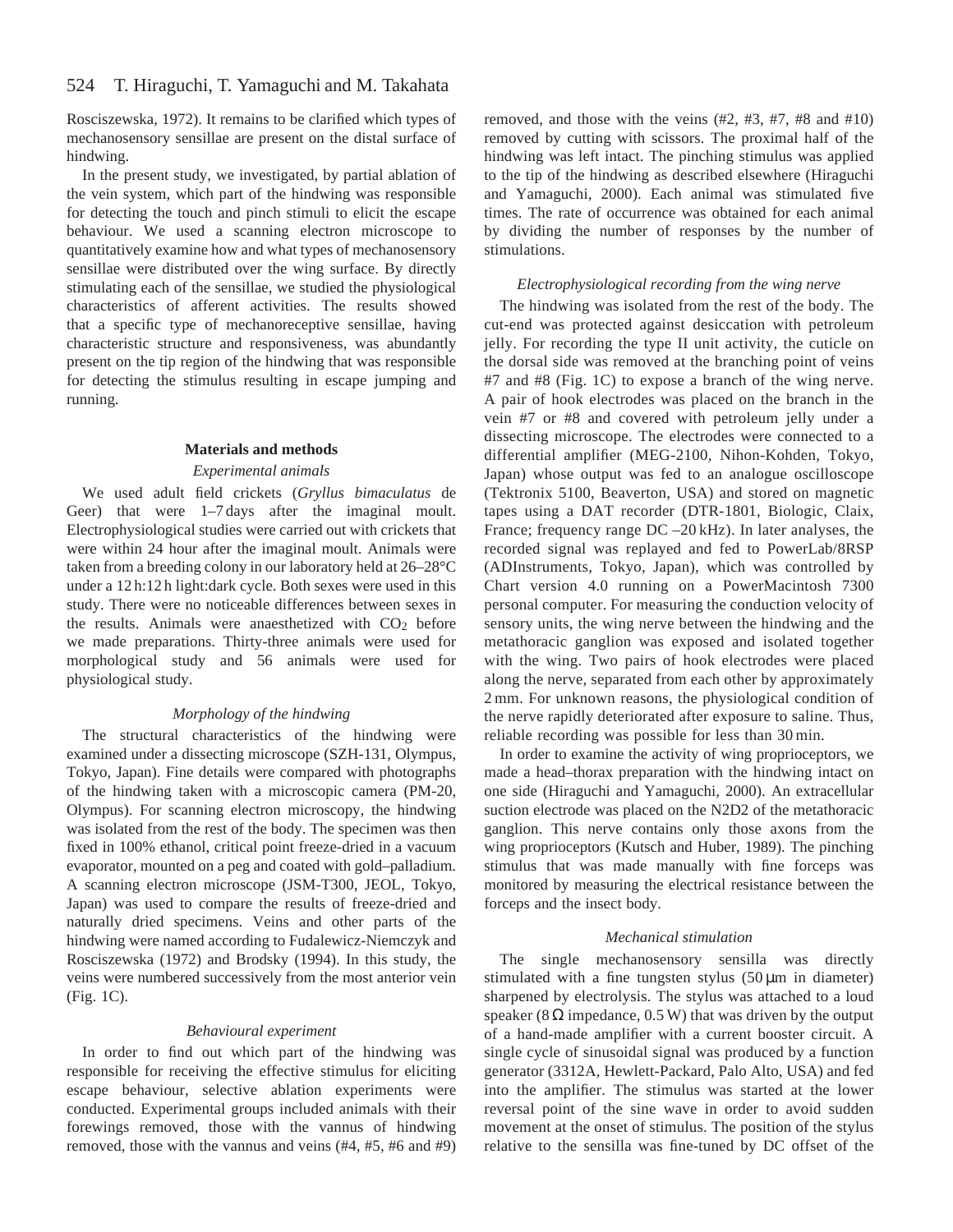

Fig. 1. Morphology of the hindwing and vein diversion. (A) Dorsal view of the hindwing. The forewing was removed to expose the whole hindwing in its folded position. (B) Metathoracic ganglion and schematic diagram of the wing nerve branching pattern, showing nerve roots (R) and branched nerves (Br). (C) Schematic drawing of the hindwing extended. Veins are numbered successively from the most anterior (#1) to the most proximal (#10). The dark grey region corresponds to the portion indicated with an asterisk in A. The proximal part of the hindwing is covered by the forewing to the level of the 17th or 18th cell from the most distal cell (mean  $\pm$  s.e.m. 17.7 $\pm$ 0.2; *N*=5). The light grey region indicates the vannus region. The remaining part is called the remigium. (D) Optical microscopic view of the encircled part in C.

function generator. Movement of the stylus was monitored not by the driving signal but by a phototransistor coupled with a light-emitting diode between which the stylus was positioned. The stylus could follow up to 120 Hz. The stylus was placed just in contact with the sensilla under a microscope (BX-60, Olympus) with an objective  $(x20)$ having 7.5 mm working distance. Depending on the stylus position, the sensilla was lifted or further lowered from its lying position during the first half of the single sinusoidal cycle and returned to the original position during the second half. The return of the sensilla to its original position was due to its elasticity. The shape of the stylus was adjusted for each hair and for stimulus direction.

In the experiment to measure the conduction velocity of sensory units associated with type I, II and campaniform sensillae, we used different types of stylus suited for stimulation of each type of sensillae and adopted pulse function with the duration of 100 ms, instead of a sinusoidal cycle, as the stimulus profile for stylus movement to activate the sensillae as securely as possible. The pulse interval was adjusted in each preparation according to the frequency of background spike discharge in order to unambiguously discriminate the elicited spikes from the spontaneous ones.

#### **Results**

## *Hindwing morphology*

The hindwings of the cricket are usually folded to cover its body on the dorsal side during resting as well as in action (Fig. 1A). The forewing further covers the basal and middle parts of the hindwing, but its distal part is exposed to the surroundings, protruding more posteriorly than the anus (shown by an asterisk in Fig. 1A). Nerves from the metathoracic ganglion innervate the hindwing *via* the first branch of the second nerve root (Fig. 1B). This nerve branch bifurcates in the hindwing hinge. One branch innervates the tegula, corresponding to  $n1C_1$  in locust, while the other branch extends into the wing, corresponding to  $n1C_2$  in locust. The latter branches into three fine roots, one of which innervates veins #7 and #8.

The dorsal view of the hindwing is illustrated in Fig. 1C,D. In this study, the veins were numbered successively from the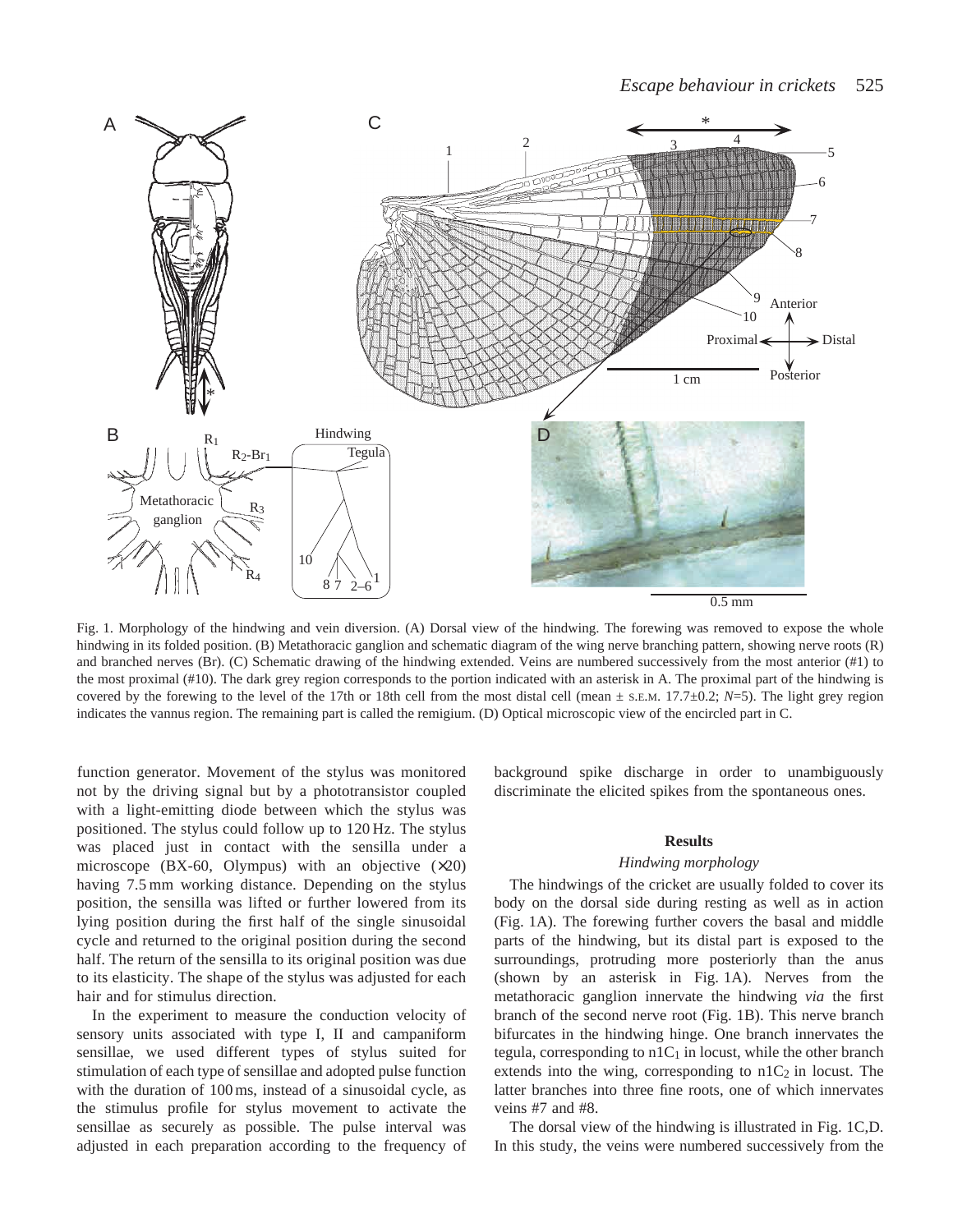

Fig. 2. Functional region of the hindwing for detecting mechanical stimuli that elicit escape jumping. (A) Comparison of the occurrence probability of escape response to the pinching stimuli applied to the hindwing tip. There was no significant difference between intact animals and those animals with the hindwing immobilized (fixed). (B) Experimental setup for recording neural activities from the nerve branch supplying hindwing proprioceptors. Adapted from Kutsch and Huber (1989). A sample record is also shown. (C) Activities of proprioceptors recorded extracellularly. Left and right panels show activities in intact and fixed conditions, respectively. In each panel, the upper trace shows spontaneous activities, whereas the lower trace shows activities during pinching stimulation monitored by the bottom trace. (D) Schematic drawing of the branching pattern of veins #1–#10. Arrows indicate type I sensillae. The line widths indicate the relative thickness of each vein. The broken lines show thin cuticular layer parts in veins. The double lines show the cutting point for the experiment shown in E and lower case letters show experimental conditions. (E) Comparison of occurrence probability of escape response to the pinching stimuli in animals with the hindwing partially removed. A, the vannus removed; b, the vannus and veins #4, #5, #6 and #9 removed; c, veins #2, #3, #7, #8 and #10 removed.

most anterior vein (Fig. 1C). Six of the veins (#1, #2, #3, #7, #8 and #10) were thick, having a rather massive, brownish cuticular layer. The thin cuticular membrane between veins was partitioned into several cells by cross veins (Fig. 1D). Between veins #7 and #8, the membrane was made of thick cuticle. The cells were numbered successively from the most distal cell. The tip of the forewing that overlapped with the hindwing was located at the level of the 17th or 18th cell  $(17.7\pm0.2; \text{ mean } \pm \text{ s.E.M.}, N=5)$ . Proximal cells were entirely covered by the forewing. The costa, i.e. vein #1, was isolated from the rest of the hindwing veins at its basal part, being shorter than the other veins. Veins #2–#9 branched out from a few veins at the basal part of the hindwing and extended to the distal part of the hindwing. Vein #10 emerged from another vein at the basal part. They were placed next to each other when the hindwing was folded. In the middle part of the folded hindwing, six veins (#2, #3, #4, #7, #8 and #10) were placed on the most dorsal side, and only two of them (#7 and #8) were on the most dorsal side in the distal part of the folded hindwing. Veins #7 and #8, together with the membrane between them, were directly exposed to the external world.

#### *Role of proprioceptors in evoking escape behaviour*

It has been reported that many kinds of proprioceptors are located at the base of the hindwing and in the thorax (Altman and Tyrer, 1974; Gettrup, 1966) to detect the position and movement of the hindwing. In order to test the possibility that they trigger the escape behaviour in response to mechanical stimulation of the hindwing, we immobilized the proximal part of the hindwing (approximately two-thirds of the whole wing) by fixing it to the abdominal tergum with a piece of cover glass using wax. The glass was used to prevent, by its own weight,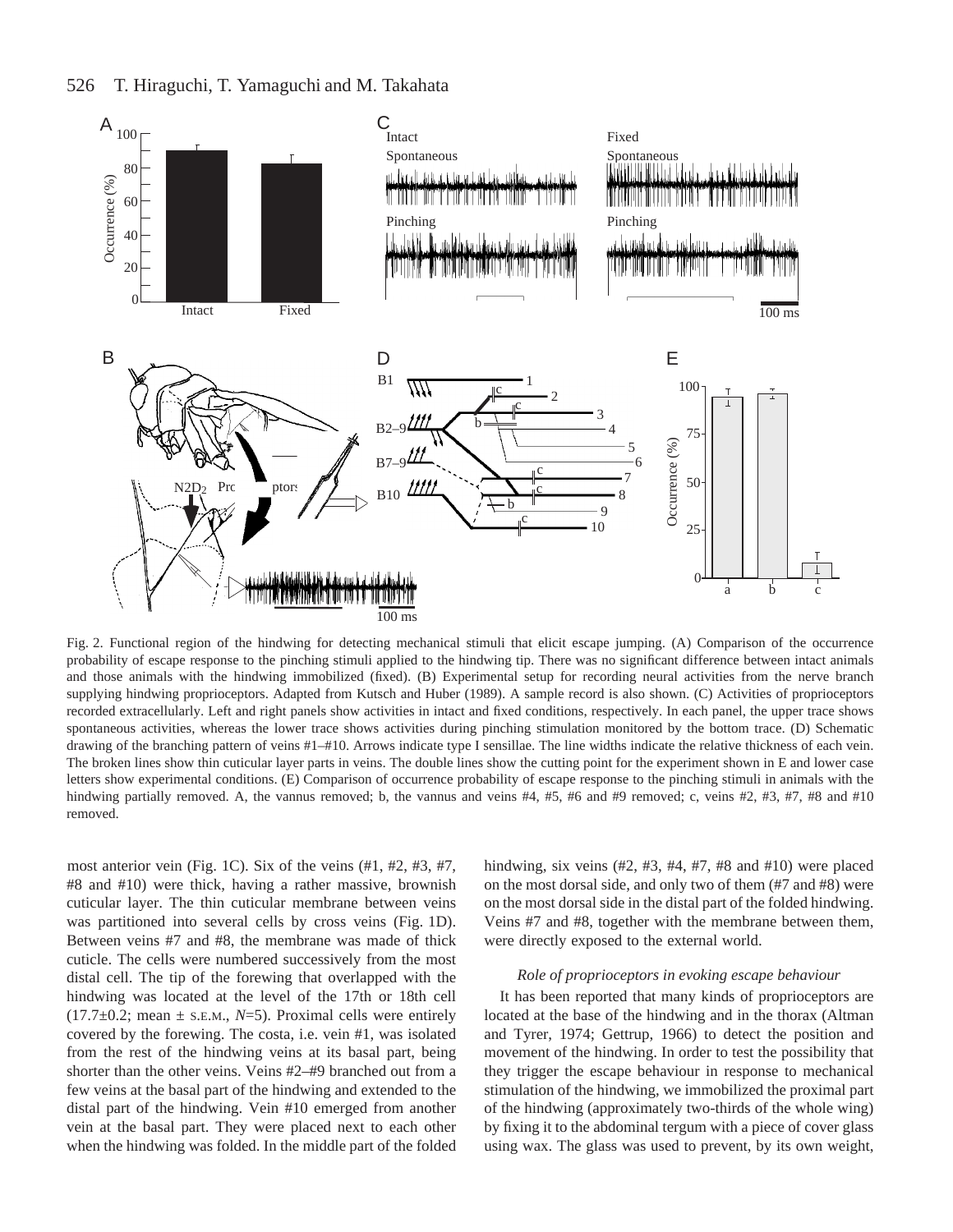

transmission of the wing movement caused by pinching stimulation to thoracic proprioceptors. The distal half of the forewing was removed. Each of 10 experimental animals was stimulated five times, with an interval between stimulations of at least 3 min, by single pinching applied manually to the hindwing tip. The rate of response was obtained for each animal by dividing the number of responses by the number of stimulations. The rate of occurrence of escape behaviour in response to pinching stimulus in the experimental animals (82.0±6.5%) was not statistically different (*P*>0.05; Student's two-sided unpaired *t*-test; Fig. 2A) from that in intact animals  $(90.0±3.3%)$ . The result indicated that the sense organs responsible for detecting the mechanical stimulus applied to the hindwing to elicit escape behaviour were present not at the base but on the surface of the hindwing. We also confirmed physiologically that pinching stimuli evoked no significant response of the proprioceptors in either the intact or fixed condition (Fig. 2B,C; *N*=6).

The branching pattern of veins in the hindwing is illustrated in Fig. 2D. Six thick veins were located in the remigium region. Of these, veins #7 and #8 were the longest. In animals Fig. 3. Structure of mechanosensory hairs on the hindwing surface examined by a scanning electron microscope. (A,B) Type I sensillae. (C,D) Type III sensillae. (E) Histogram showing the length distribution of sensillae on the hindwing.

with their forewings ablated, removing a specific region of the hindwing significantly affected the occurrence of escape behaviour elicited by the pinching stimuli applied to the tip of the hindwing (Fig. 2E). When the vannus of hindwing was totally removed (group 'a' in Fig. 2E), the rate of occurrence was 94.0±4.2% (*N*=10 animals). When the vannus and veins #4, #5, #6 and #9 were removed (group 'b'), the occurrence rate was 96.0±2.6% (*N*=10 animals). When veins #2, #3, #7, #8 and #10 were removed (group  $\lq c$ ), however, the average rate of occurrence was 8.0±5.3% (*N*=10 animals). The difference in the rate of occurrence among the three groups was statistically significant (*P*<0.001; single classification ANOVA). Planned comparisons among pairs of means (Sokal and Rohlf, 1995) revealed that the occurrence rate for group 'c' was significantly lower than the rate for groups 'a' and 'b' (*P*<0.001 for both). These results suggested that the mechanosensory organs for detecting the stimuli to elicit escape behaviour were located on veins #2, #3, #7, #8 and #10.

## *Sensillae on the hindwing surface*

Scanning electron microscopy has revealed that there are several types of hair-like structure on the cuticular surface of the hindwing. In the remigium region of the hindwing, we identified three types of sensory hair structure that existed on some of the veins and cross veins and on the specific part of membranous cells surrounded by them. The observation that these hairs rested on a socket-like structure suggested that they were all mechanosensory sensillae. In this study, those hairs with a smooth and thread-like shaft were classified as type I sensillae. They were all longer than  $100 \mu m$  (mean  $\pm$  s.e.m.,  $264.0\pm11.0 \,\mu m$ ,  $N=50$  from six wings; Fig. 3A,B) and their morphology resembled that of sensillae on the cerci of the cricket and locust (Boyan et al., 1989; Gnatzy and Hustert, 1989; Murphey, 1985) as well as on the body and appendage surface of other arthropods (Gronenberg and Tautz, 1994). Those hairs with a stout and bristle-like shaft were designated as type III sensillae (Fig. 3C,D). Being short in length  $(45.5\pm1.0 \,\text{\mu m}, N=50 \text{ from five wings}),$  they appeared to correspond to the bristle sensillae reported in the cricket (Boyan et al., 1989; Hamon and Guillet, 1996; Murphey,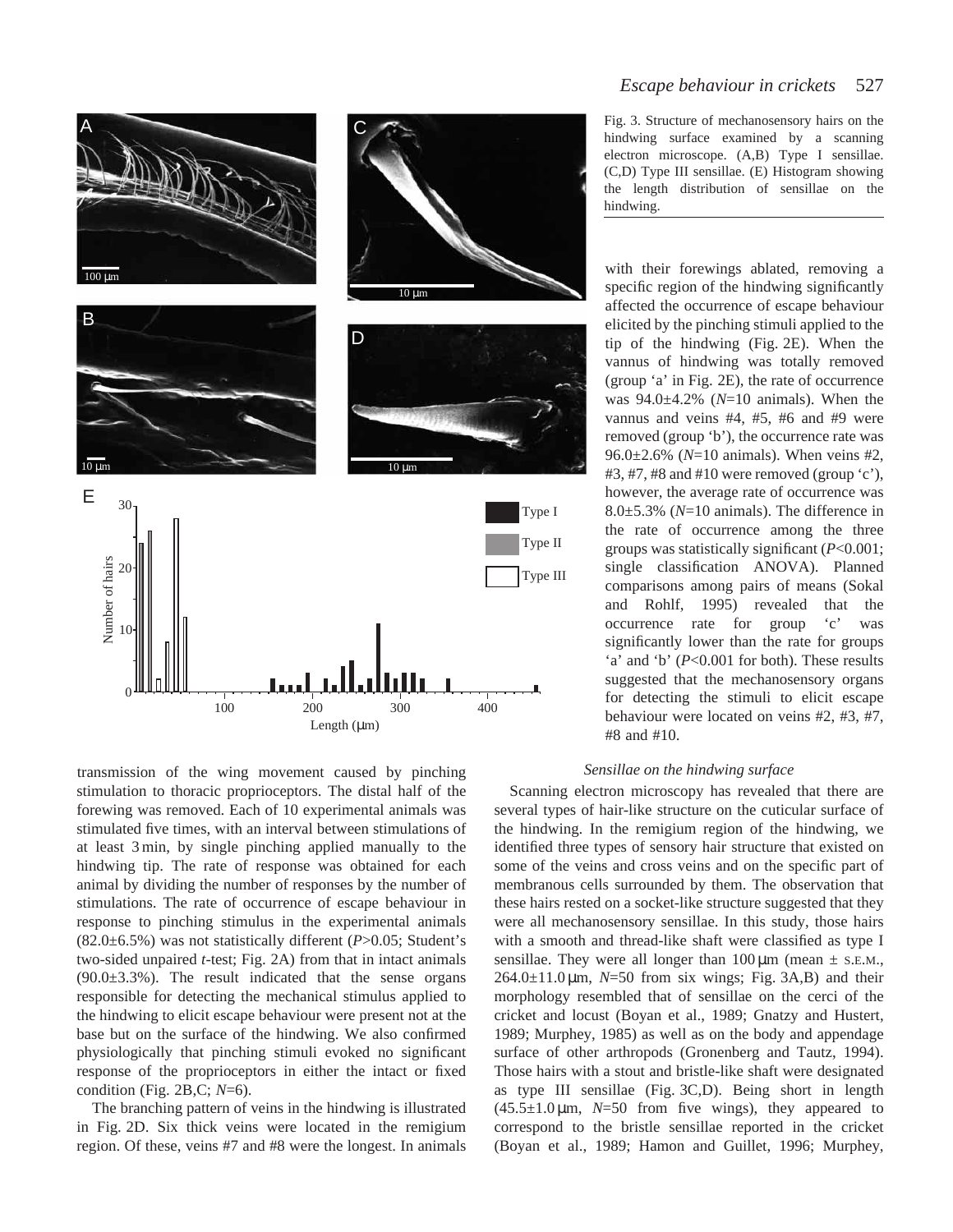#### 528 T. Hiraguchi, T. Yamaguchi and M. Takahata

1985). The length-distribution histogram (Fig. 3E) showed that type I sensillae were discontinuously longer than other sensillae, including type III sensillae.

In the present study, for the first time, we found hairs with a shaft that was characteristically twisted and typically resting in a deflected position, paralleling or making contact with the cuticular surface (Fig. 4). They were relatively small at low magnification (Fig. 4A), but observation under higher magnification revealed their twisted structure (Fig. 4B). Statistical association between the twisted structure and the hair length was demonstrated to be significant using a  $\chi^2$  test (*P*<0.001), indicating that the two populations of hairs, either having or lacking the twisted structure, were different in their hair length. Although the hair shown in Fig. 4B looks like it is standing straight up from the cuticular surface, it was in reality deflected towards the surface, as shown in Fig. 4C. No sensory hair structures so far reported in other mechanosensory systems appear to correspond to the type II sensillae. They were significantly shorter  $(10.4\pm 0.2 \,\mu\text{m}, N=50 \text{ from five wings})$  than both type I and type III sensillae (*P*<0.01 for both; Student's two-sided unpaired *t*-test). As campaniform sensillae are well known for reception of cuticular distortion (Schäffner and Koch, 1987), which is likely to be caused by pinch stimulation, we looked for this type of sensilla carefully in this study. However, no evidence was found that they were present on the hindwing tip.

We have counted under a microscope the number of mechanosensory hairs on the cell surface between, and including, veins #7 and #8 using five wings from five animals. It was found that type II sensillae were most abundant on the surface of the middle to distal region, i.e. the sixth and seventh cells from the most distal cell, decreasing in number both in the proximal and distal directions: there were approximately 22 type II sensillae on the seventh cell compared with two sensillae on the most distal cell and on a proximal (i.e. 20th) cell (Fig. 5A). They were mostly confined to the distal part of each cell on its dorsal side (Fig. 8). No other veins apart from #7 and #8 were found to carry type II sensillae. These sensillae were also distributed on the surface of veins #7 and #8 uniformly over their length on the hindwing (Fig. 5B). By contrast, type I sensillae were found to exist only on the proximal region. Type III sensillae were only scarcely present on the surface of all cells, with a mean number of 1.9±0.2 sensillae on each cell (Fig. 5C).

# *Conduction velocity*

In order to measure the conduction velocity of sensory nerves associated with the type II sensillae, we stimulated the sensillae and made extracellular recordings from the nerve axon using two pairs of hook electrodes. For comparison, we also measured the conduction velocity of nerves associated with type I and campaniform sensillae. In the experiments illustrated in Fig. 6A–C, each type of sensillae was selectively stimulated and their nerve activity was recorded at two different sites along the wing nerve (Fig. 6D) using two pairs of hook electrodes separated from each other by approximately



Fig. 4. Structure of type II sensillae. (A) An arrowhead indicates the sensilla. The sensillae exist near the cross vein, which is swollen in the distal part of each cell. (B) The twisted hair shaft. Many grooves were seen on the surface. Distal is to the right, anterior to the top (A,B). (C) The hair shaft deflected towards the cuticular surface. Viewed from the distal direction. No pore was found on the tip of the shaft.

2 mm. As the campaniform sensillae were not found on the hindwing tip region, we stimulated those found on the proximal part of the hindwing. The location of stimulated sensillae is shown schematically in Fig. 6D. For recording type I unit activity, the wing nerve was severed distally to the site of stimulation in order to make the unit activity discernible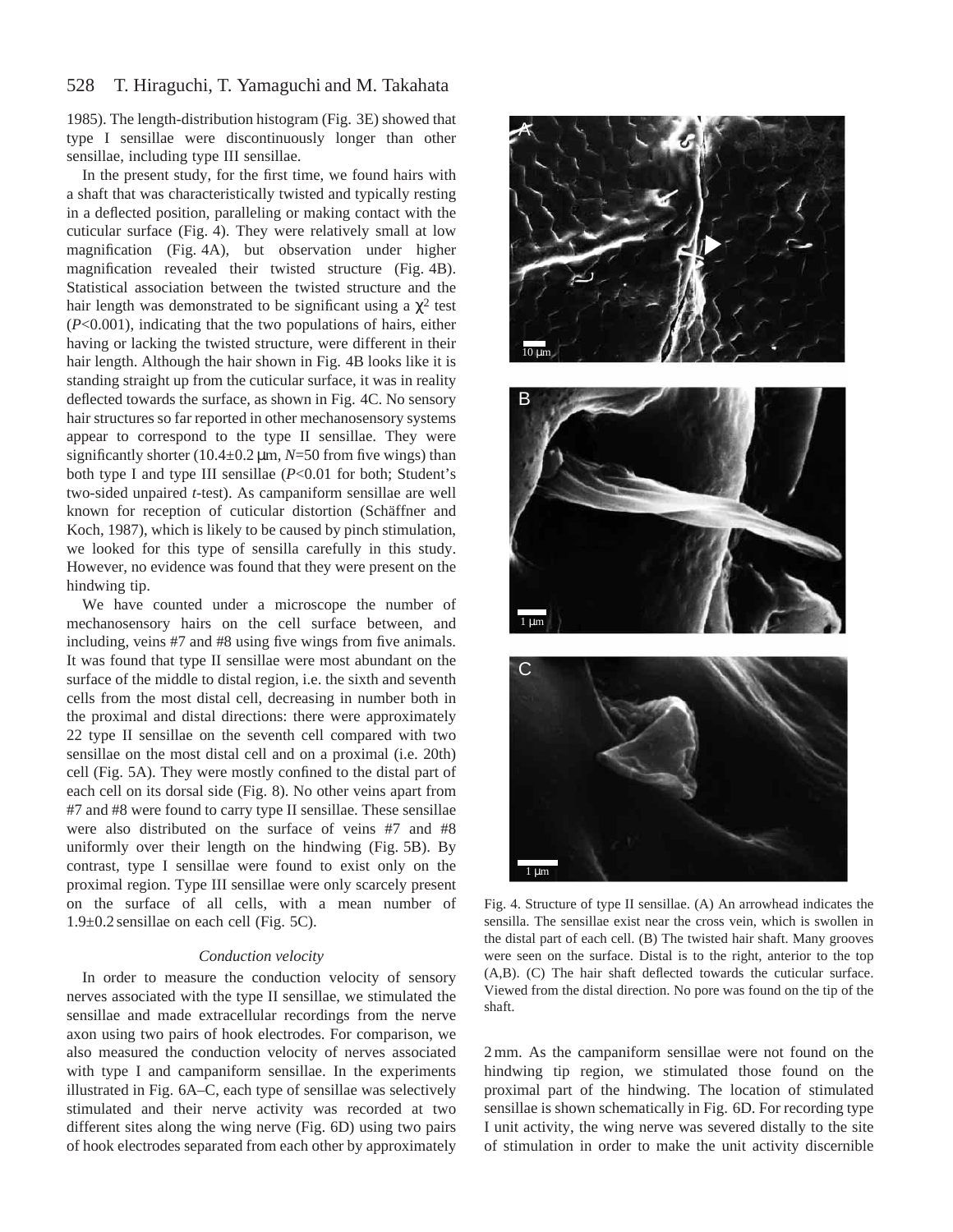

Fig. 5. Number of sensory hairs on the dorso-distal part of the hindwing. Means  $\pm$  s.E.M. are shown. (A) Type II hairs on each cell between veins #7 and #8. Cells are numbered successively from the most distal cell, #20 being the most proximal cell. (B) Type II hairs on veins #7 and #8. (C) Type I and type III hairs on veins #7 and #8. An arrowhead shows the cell to which the hindwing was covered by the distal part of the forewing.

from reduced spontaneous spike discharges (Fig. 6A). In other recordings, the whole hindwing nerves remained intact: the type II and campaniform unit activities were observed among many spontaneous spikes but were unambiguously discernible as they were locked to the stimulus onset (Fig. 6B) or onset and offset (Fig. 6C). Since we simultaneously stimulated several sensillae of the same type for reliable recording of the unit activity, several units were observed to be activated in a single stimulation (Fig. 6A–C). We selected one or two discernible units and measured their conduction velocity by dividing the distance between electrodes by the delay time.

The conduction velocity of type I, type II and campaniform units is summarised in Fig. 6E. The conduction velocity of the type I unit  $(2.4 \pm 0.5 \text{ m s}^{-1})$ ; *N*=10 units from eight animals) was found to be as fast as that of the campaniform unit  $(2.3\pm0.1 \text{ m s}^{-1})$ ; *N*=5 units from three animals; *P*>0.05, Student's two-sided *t*-test), whereas the conduction velocity of the type II unit  $(1.4\pm0.1 \text{ m s}^{-1})$ ; *N*=6 units from six animals) was significantly slower than those of the other types of units (*P*<0.05). In accordance with its high conduction velocity, the type I unit showed significantly large spike amplitude  $(465.1 \pm 20.0 \,\mu\text{V}; P < 0.05)$  compared with that of the type II unit  $(177.6\pm7.9 \,\mu\text{V})$ . The spike amplitude of the campaniform unit  $(334.9\pm8.4 \,\mu\text{V})$  was not statistically different from that of the type I unit (*P*>0.05). The difference between the spike amplitudes of the type II and campaniform sensillae was statistically significant (*P*<0.05).

# *Afferent responses to stimulation of a single type II sensilla*

For studying the response characteristics of type II sensillae, we adopted sinusoidal stimulation, instead of the rectangular stimulation adopted in the preceding experiment (Fig. 6). A single type II sensilla was deflected sinusoidally, using one cycle starting from the minimum point at varying frequency (0.1–120 Hz). Each stimulation was separated by an interval of  $\geq 60$  s. When the sensilla was lifted from and returned to its initial lying position (Fig. 7A), almost no spike discharge was observed at low frequencies (<1 Hz). At higher frequencies, the sensory nerve connected with the sensilla usually responded with a single or a few spikes. The spike response was always phasic: sustained spike discharge was never observed in this study, although the sensilla remained deflected for a while during stimulation. When the cuticular surface in the vicinity of the sensilla was directly stimulated, no response was recorded (Fig. 7A). Since the recording electrode was placed several mm away from the sensilla, the relative timing of spike discharge to the stimulus monitor varied depending on the stimulus frequency. Even with the same stimulus frequency, the timing of spike discharge showed fluctuation, as exemplified in the responses to 10 Hz stimulation in Fig. 7A. The fluctuation was also observed when the sensilla was lifted from and returned to the original position (Fig. 7B). The timing of spike discharge fluctuated over a range of >10 ms in 10 Hz stimulation. These observations suggested that activation of the sensory unit associated with the type II hair would not be strictly related to its deflection angle or direction. It thus appeared that a single type II sensilla would not encode detailed information on the stimulus; instead, it would carry general information on whether the stimulus to the hindwing tip is present or not when the stimulus is fast enough  $(>1 Hz)$ .

It was also noted that the response of a single type II unit to repeated stimulation was of probabilistic nature (Fig. 7C). When the stimulus of the same frequency and amplitude was repeated 10 times, the probability of spike discharge increased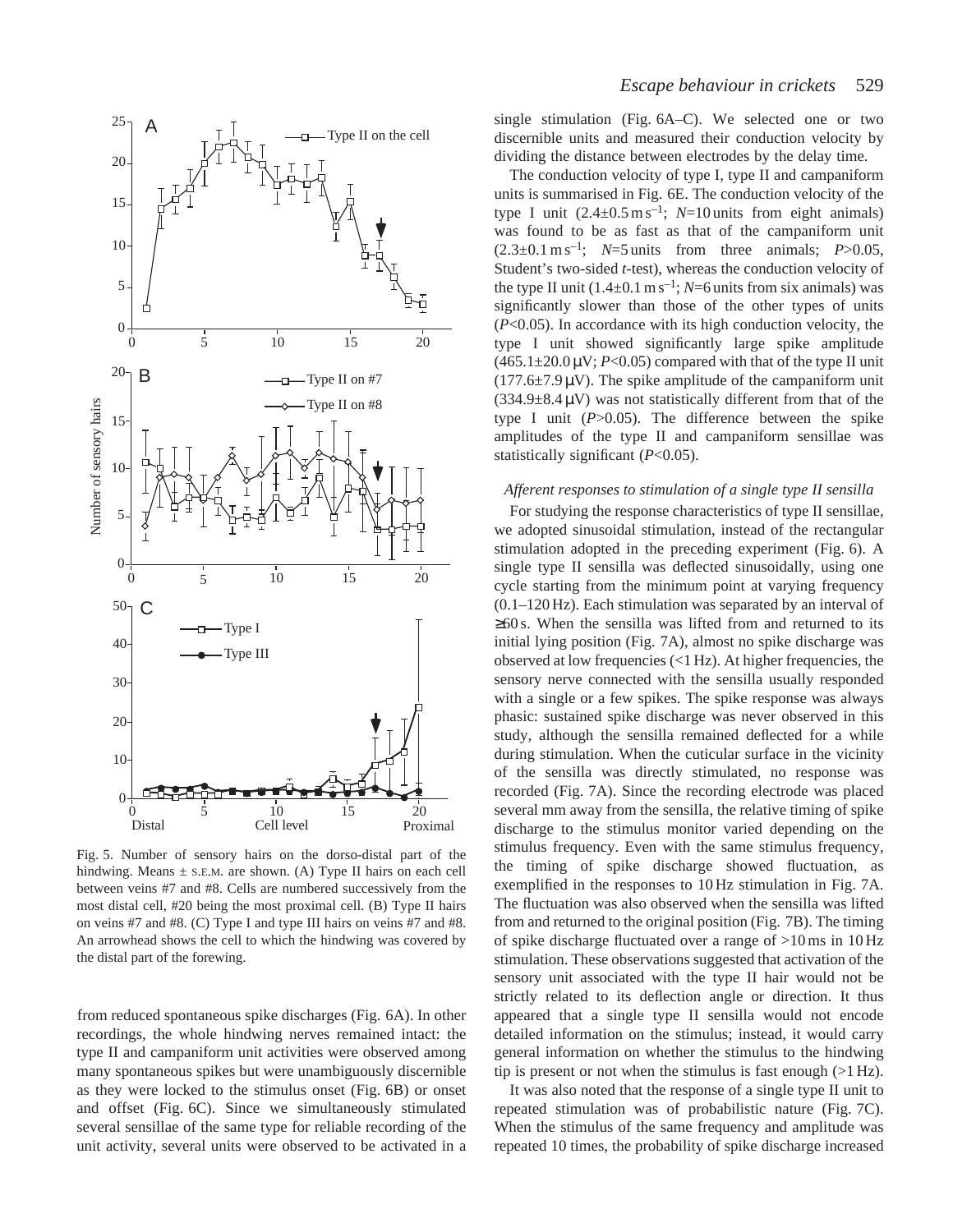530 T. Hiraguchi, T. Yamaguchi and M. Takahata



Fig. 6. Conduction velocity of the hindwing mechanosensory signals. Two pairs of hook electrodes were placed on the wing nerve separated by 1.8 mm from each other. (A) Responses to stimulation of type I sensillae on the proximal part of the hindwing. To eliminate spontaneous spike activity of other units, the distal portion of the wing nerve was crushed. The upper (elec. 1) and lower (elec. 2) records were obtained by the distal and proximal electrode, respectively. The bottom trace monitored the stimulus. The lower panel is a partial expansion of the upper panel. (B) Responses to stimulation of type II sensillae on the distal part of the hindwing. The trace between the upper and lower panels is the highgain reproduction of the record shown in the upper trace (elec. 1). (C) Responses to stimulation of campaniform sensillae on the proximal part. (D) Experimental setup and location of each type of sensillae stimulated in the experiment. (E) Conduction velocity of the sensory units associated with each type of sensillae. I, II and C indicate type I, II and campaniform sensillae, respectively.

with the stimulus frequency up to about  $0.7\pm0.1$  at  $10\,\text{Hz}$ (*N*=100 in 10 animals). At frequencies higher than 10 Hz, the probability remained unchanged except at 50 Hz. The finding that the maximal probability of spike discharge in response to stimulation was approximately 0.7 indicated that a single type II sensilla by itself would not be able to detect the stimulus with adequate precision for eliciting escape jumping. This disadvantage appears to be compensated for by high-density distribution of type II sensillae on the hindwing tip region (see Discussion).

We also examined the response characteristics of 12 type II sensillae in the same preparation (Fig. 8). Most of them (11/12) responded to more than three out of five stimulation trials with a single or a few spikes. None of the examined units in this experiment responded with spike discharge to every trial of stimulation. One hair, shown in the top-left corner in Fig. 8,

never caused spike discharge upon stimulation. This failure appeared to be due to inadvertent damage to the nerve or to unfavourable axon location within the nerve for the recording electrode. The latent period from the stimulus onset to the first spike discharge in Fig. 8 ranged from 26.4 ms to 28.9 ms (mean  $\pm$  s.e.m., 27.8 $\pm$ 0.2 ms). This variability was partly due to unintentional differences in the positioning of the stylus for each hair but also appeared to reflect the unstable timing of spike discharge in response to deflection of the same hair (Fig. 7). Although a single type II unit was not reliably responsive to hair deflection even within the preferred frequency range, we concluded that the animal would be able to respond with escape jumping to the stimulus applied to the hindwing tip by monitoring the spike activity of a population of type II sensillae that are present almost exclusively and close together on the exposed surface of the hindwing.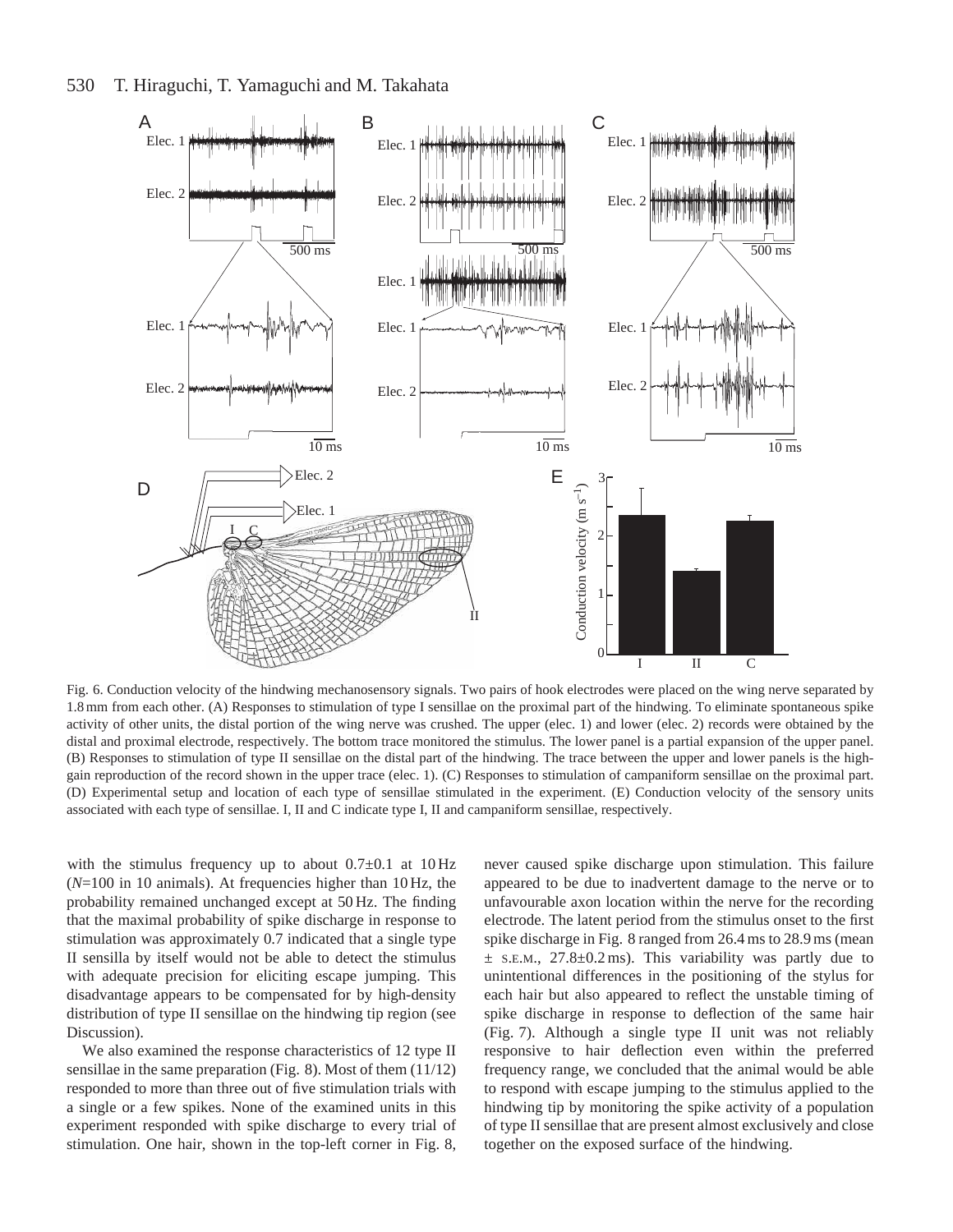

Fig. 7. Afferent responses to stimulation of a single type II sensilla. (A) The hair shaft was deflected toward the cuticular surface and returned to its original position with a tungsten stylus that was moved by a single cycle of sinusoidal function at varying frequencies (0.1 Hz, 1 Hz, 10 Hz and 100 Hz). Three representative records are shown for each frequency. The bottom trace monitors the stimulus. The rightmost panel shows the record when the cuticular surface in the vicinity of the deflected sensilla was stimulated to demonstrate that the observed response to 1–100 Hz stimulation was directly caused by shaft deflection. (B) The hair shaft was lifted up from the cuticular surface and returned to its original position. The polarity of the stimulus monitor (bottom trace) is reversed accordingly. Responses to stimulation at 1 Hz and 10 Hz are shown. (C) Number of elicited spikes for 10 stimulation trials plotted against stimulus frequency. The chart is based on the type II unit responses to lift-up stimulation exemplified in B.

#### **Discussion**

The present results demonstrate that the escape jumping of the cricket *Gryllus bimaculatus* in response to mechanical stimulation of the hindwing tip (Hiraguchi and Yamaguchi, 2000) is elicited by a novel class of mechanoreceptive sensillae that are characteristically distributed over the cuticular surface of the hindwing tip. In the well-known escape behaviour of crickets and cockroaches in response to air puffing applied to cerci, the stimulus is detected by filiform sensillae that are mechanically adapted for detecting specific aspects of the air current (Kanou et al., 1988; Kanou and Shimozawa, 1984; Shimozawa and Kanou, 1984a,b; Murphey, 1985). The sensillae newly found in this study have a characteristic structure that clearly distinguishes them from filiform or trichoid sensillae. In the following sections, we discuss the structural and functional characteristics of the novel sensillae in relation to escape jumping.

## *Hindwing as the sensory organ*

There are many studies to date about the insect wing as the

flight organ (Ellington, 1991; Brodsky, 1994). Studies on the sensory function of the wing have been mostly focused on mechanoreceptors related to flight control. Many types of receptors have been reported on or in the wings: filiform and campaniform sensillae on the basal part of the forewing (Fundalewicz-Niemczyk and Rosciszewska, 1972; Elliott et al., 1982) and stretch receptors attached to the forewing hinge (Schäffner and Koch, 1986; Gettrup, 1966). In flying insects, those sensory organs detecting the distortion of the wing in the proximal part of hindwings during flight have been studied in detail regarding their morphology and physiology (Yack and Fullard, 1993). Although Matheson (1997, 1998) reported that stimulation of hindwing tactile receptors elicited scratching movements of a hind leg in locusts, the sensory function of hindwings largely remains to be thoroughly examined.

The field cricket *Gryllus bimaculatus* has a relatively longer pair of hindwings than forewings (Fig. 1A,C), with a vein diversion pattern as simple as that of primitive species (Brodsky, 1994). It has many long and straight veins, and a lot of short, straight cross veins. Almost an entire portion of the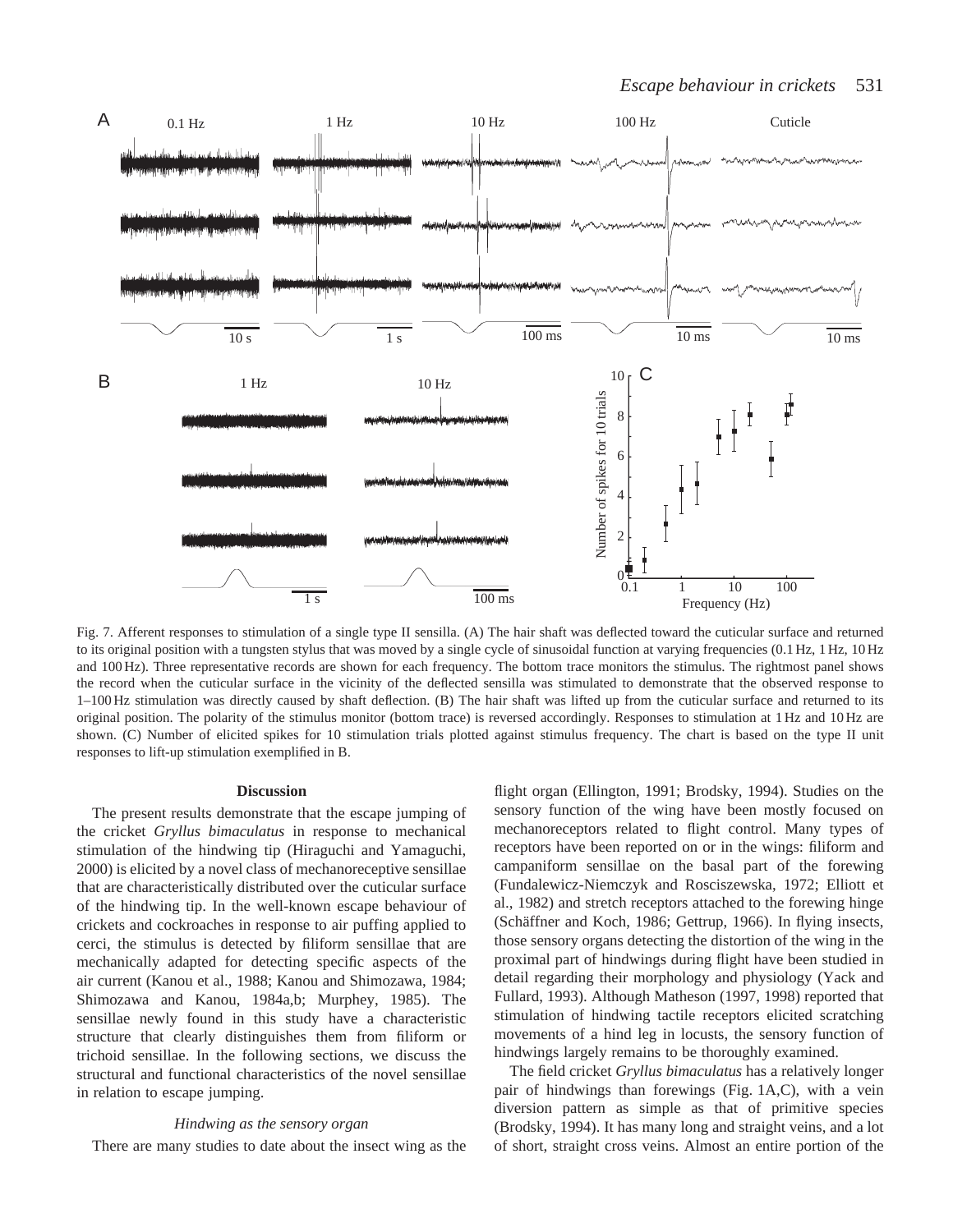

Fig. 8. Stimulation of type II sensory hairs on the distal part of cell series between veins #7 and #8 in the same preparation. Most units responded with one or a few spikes to a single stimulus. Distal is to the bottom, anterior to the right.

hindwing is covered by the forewing, only the distal part being exposed to the external environment in *Gryllus*. In the present study, we found that a new sensory system resided on this part of the hindwing. The results suggested that the hindwing would play an important and unique role in controlling behaviour, acting together with antennae and cerci.

## *Reception site of mechanical stimulation*

We demonstrated by immobilization experiments (Fig. 2) that the mechanosensory stimulus applied to the hindwing tip to elicit escape jumping was received by exteroceptors on the hindwing rather than proprioceptors at its base or in the thorax. By immobilizing the hindwing and ablating the whole forewing, we found that the distal part of the hindwing would play an important role in detecting the mechanical stimuli. Partial ablation of the hindwing vein system further showed that the mechanosensory receptors responsible for receiving the escape-eliciting stimuli were mostly distributed on veins #7 and #8 (Fig. 2B). Examination of the cuticular surface of the hindwing using a scanning electron microscope revealed three morphological types of sensory hairs. Type I and type III hairs (Figs 3, 4) appeared to be the same as filiform (Gnatzy and Hustert, 1989; Murphey, 1985) and bristle sensillae (Boyan et al., 1989; Hamon and Guillet, 1996), respectively. Type II hairs, in contrast, appeared to be a novel type, as no known sensillae in insect correspond to these hairs (Mclver, 1985; Schwartzkopff, 1964). It should be noted here that, although we did not encounter other types of sensillae in the present study, this does not entirely exclude the possibility that, for example, campaniform sensillae or internal multipolar receptors might also be present. Further study is needed to test this possibility.

Quantitative observation has revealed that the type II sensillae were more abundant than the other two types of sensillae on the membranous cells between veins #7 and #8 in the distal to middle regions. Type I sensillae were found only in the proximal region of the hindwing on the veins #1–#9. Type III sensillae were very sparse throughout the membrane between veins #7 and #8 (Fig. 5). These findings suggest that type II sensillae are responsible for detecting the mechanosensory stimuli and transmitting the sensory information to the central nervous system.

# *Morphological characteristics of type II sensillae*

Compared with the filiform sensillae on cerci, which have been reported to be involved in detection of wind stimuli in crickets, the type II sensillae on the hindwing are significantly shorter  $(10.4\pm0.2 \,\text{\mu m}$ ; filiform sensillae,  $158.0\pm6.8 \,\text{\mu m}$ ). Characteristic to the type II sensillae was the twisted shaft (Fig. 4). Grooves on the shaft surface running in the axial direction clearly indicate the twisted structure. The whole shaft was most typically deflected at rest, paralleling or making contact with the cuticular surface. We think that these structural characteristics of type II sensillae are not artifacts but reflect their original morphology, as filiform sensillae, termed type I in this study, generally stood up vertically on the cuticle with straight external appearance in the same preparation. The type II sensillae  $(10.4 \pm 0.2 \,\mu m)$  in shaft length) were found to be significantly shorter ( $P<0.01$ ) than type I ( $264.0\pm11.0 \,\mu m$ ) and type III  $(45.5 \pm 1.0 \,\mu m)$  sensillae.

Filiform sensillae on the cerci of *Gryllus bimaculatus* have been reported to range from approximately 30  $\mu$ m to 1500  $\mu$ m in length, thus having compatible length with type I sensillae on the hindwing tip (Fig. 3A–C). The cercal sensillae are receptive for air current stimuli (Dumpert and Gnatzy, 1977; Boyan et al., 1989): depending on the hair length, filiform hairs are thought to be specialised in detecting wind velocity or acceleration (Kanou and Shimozawa, 1984; Shimozawa and Kanou, 1984b). Having a short and crooked shaft, rather than the long and straight shaft of wind-sensitive filiform hairs, the type II sensillae (Fig. 4) are unlikely to be receptive for air current stimuli. The fact that in some cases the type II hair shaft was in contact with the cuticular surface further supported this possibility. In the course of this study, we actually observed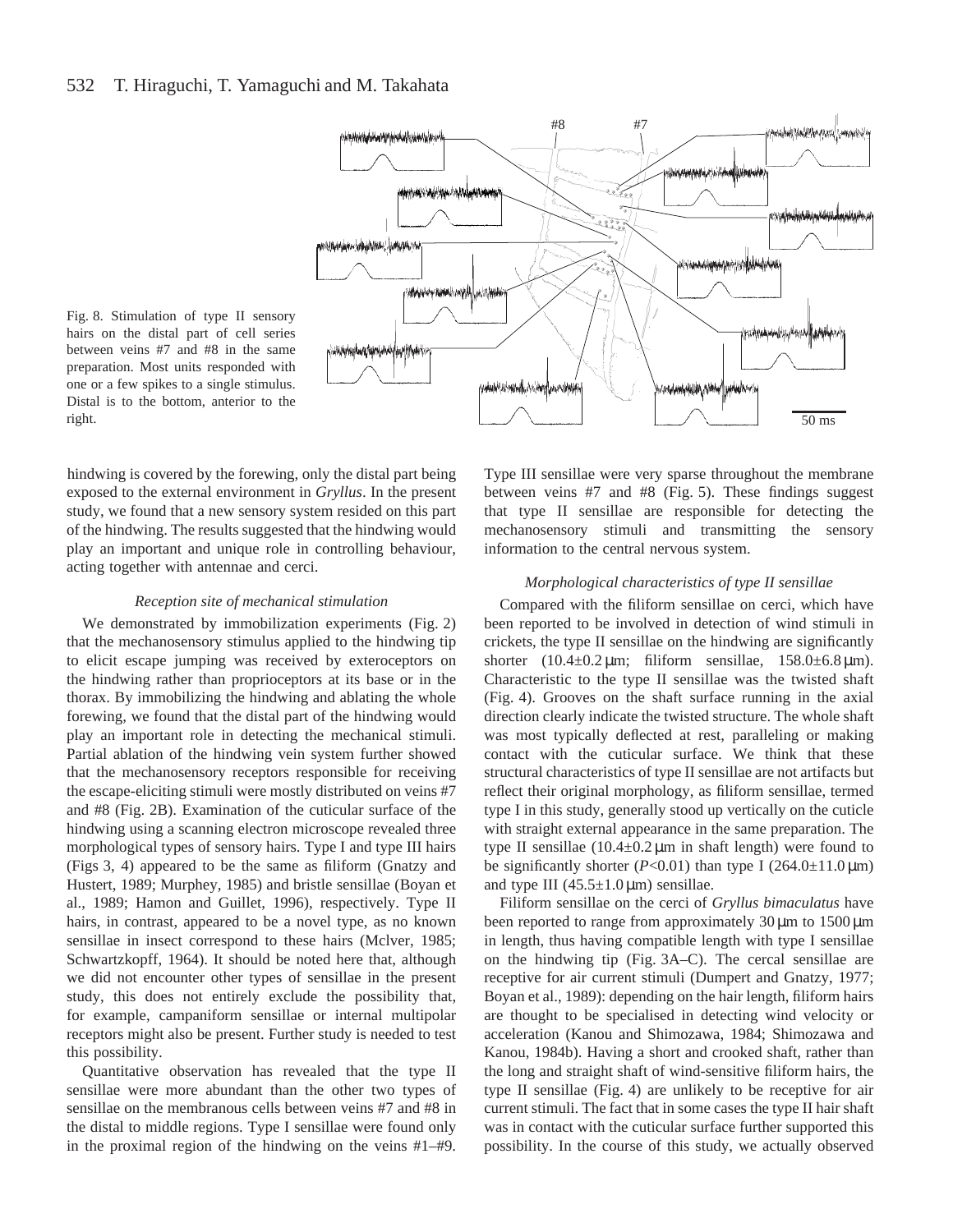that wind stimulation applied to the hindwing tip elicited no reliable response (data not shown). The morphology of type II sensillae also suggested that the adequate stimulus for them would be touching or direct bending by an external object. Such mechanoreceptive sensillae that are activated by direct bending are also well known in insects (Brown and Anderson, 1998; Gaffal and Theiß, 1978; Gnatzy and Hustert, 1989; Klein, 1981; Murphey, 1985).

# *Physiological characteristics of type II sensillae*

Characteristic to the physiology of type II sensillae was that the sensory units associated with the sensilla did not respond reliably to mechanical stimulation: in the experiment shown in Fig. 7C, the maximal probability of response was approximately 0.7, indicating that the unit would fail to respond to the stimulus three times in every 10 cases. This unreliability might have been caused by inadequate stimulation in the present study: the twisted and bent structure of the type II sensilla (Fig. 4) made sure stimulation relatively difficult. The unreliability observed in the type II unit response might therefore reflect that of stimulation. The situation that the type II sensillae have a shape that is not suited for receiving point stimuli, however, holds true in the natural environment as well as in the laboratory. Thus, a sharp and pointed object in the natural surroundings of the cricket would not be able to effectively stimulate any single type II sensilla on the hindwing. Furthermore, also characteristic of the physiology of type II sensillae was that the timing of spike discharge in relation to sinusoidal stimulation of the sensilla was not precisely locked to the stimulus but considerably variable (Figs 7, 8). This variability might also be due to the difficulty in stimulation described above. But the difficulty would also be encountered by natural stimulation. The type II sensillae system would thus be unable to detect the precise direction of natural stimuli applied to the hindwing. These physiological characteristics of a single type II sensilla, not favourable for accurate detection of external stimuli, appeared to be compensated for by localized distribution of the sensillae on the hindwing tip. Even if several sensillae fail to respond, others could detect the presence of a specific object as far as it is not pointed but has some effective area for contact stimulation.

Although the response characteristics of the type II sensillae remain unknown at frequencies higher than 120 Hz (Fig. 7C), the present study suggests that the sensillae would not respond to slow or sustained stimuli  $\left($  <1 Hz). Type II sensillae would thus operate as a low-cut filter but, apart from this function, they do not appear to be tuned for detection of any specific aspect of mechanosensory stimuli. The result that type II sensillae are generalists for detection of local mechanosensory stimuli rather than specialists for any particular stimulus parameters seems to be consistent with the result of behavioural analyses (Hiraguchi and Yamaguchi, 2000) that no specific stimulus profile was noticed in experimental elicitation of the hindwing-evoked escape jumping.

The finding that the type II unit showed a relatively slow

conduction velocity (Fig. 6) appears to be inconsistent with the hypothesis that it is involved in escape jumping, which, in general, should be carried out as quickly as possible. It should be noted here, however, that the type II sensillae are activated by contact stimuli, i.e. pinching and touching (Hiraguchi and Yamaguchi, 2000). This is in contrast to the cercal sensillae, which are activated by distant stimuli, i.e. air current, to evoke escape running from the predator (Murphey, 1985). Hence, one possibility would be that the response time is not critical for escape jumping: it may be elicited in natural conditions by nonlethal stimuli such as biting by nearby conspecifics or hitting by soil lumps. The deflected shaft of type II sensillae (Fig. 4) would be advantageous to protect themselves from snapping against such mechanical stimulation. Further study is needed to test this possibility by careful observation of cricket behaviour in their natural habitat.

We thank Professors Masamichi Yamamoto and Fumio Yokohari and Dr Iwasaki for their kind advice about using the scanning electron microscope. This study was supported in part by Grants-in-Aid (09440274, 11168202) from the Ministry of Education, Science, Sports and Culture of Japan.

## **References**

- **Altman, J. S. and Tyrer, N. M.** (1974). Insect flight as a system for the study of the development of neuronal connections. In *Experimental Analysis of Insect Behavior* (ed. L. Barton Browne), pp. 159-179. Heidelberg: Springer.
- **Boyan, G. S., Williams, J. L. D. and Ball, E. E.** (1989). The wind-sensitive cercal receptor/giant interneuron system of the locust, *Locusta migratoria. J. Comp. Physiol. A* **165**, 495-510.
- **Brodsky, A. K.** (1994). *The Evolution of Insect Flight.* Oxford: Oxford University Press.
- **Brown, P. E. and Anderson, M.** (1998). Morphology and ultrastructure of sense organs on the ovipositor of *Trybliographa rapae*, a parasitoid of the cabbage root fly. *J. Insect Physiol*. **44**, 1017-1025.
- **Camhi, J. M.** (1984). A case study in neuroethology: the escape system of the cockroach. In *Neuroethology: Nerve Cells and the Natural Behaviour of Animals*, pp. 79-105. Sunderland, MA: Sinauer Associates.
- **Camhi, J. M. and Tom, W.** (1978). The escape behavior of the cockroach *Periplaneta americana.* I. Turning response to wind puffs. *J. Comp. Physiol.* **128**, 193-201.
- **Dumpert, K. and Gnatzy, W.** (1977). Cricket combined mechanoreceptors and kicking response. *J. Comp. Physiol.* **122**, 9-25.
- **Elliott, C.** (1983). Wing hair plates in crickets: physiological characteristics and connections with stridulatory motor neurones. *J. Exp. Biol.* **107**, 21-47.
- **Elliott, C., Koch, U., Schäffner, K. H. and Huber, F.** (1982). Wing movements during cricket stridulation are affected by mechanosensory input from wing hair plates. *Naturwissenschaften* **69**, 288-289.
- **Ellington, C. P.** (1991). Aerodynamics and the origin of insect flight. *Adv. Insect Physiol.* **23**, 171-210.
- **Fudalewicz-Niemczyk, W. and Rosciszewska, M.** (1972). The innervation and sense organs of the wings of *Gryllus domesticus* L. (Orthoptera). *Acta Biol. Cracov Ser. Zool.* **16**, 35-51.
- **Gaffal, K. P. and Theiß, J.** (1978). The tibial thread-hairs of *Acheta domesticus* L. (Saltatoria, Gryllidae). The dependence of stimulus transmission and mechanical properties on the anatomical characteristics of the socket apparatus. *Zoomorphologie* **90**, 41-51.
- **Gettrup, E.** (1966). Sensory regulation of wing twisting in locust. *J. Exp. Biol.* **44**, 1-16.
- **Gras, H. and Hörner, M.** (1992). Wind-evoked escape running of the cricket *Gryllus bimaculatus.* I. Behavioural analysis. *J. Exp. Biol.* **171**, 189-214.
- **Gnatzy, W. and Hustert, R.** (1989). Mechanoreceptors in behavior. In *Cricket Behavior and Neurobiology* (ed. F. Huber, W. Loher and T. E. Moore), pp. 198-226. Ithaca: Cornell University Press.
- **Gronenberg, W. and Tautz, J.** (1994). The sensory basis for the trap-jaw